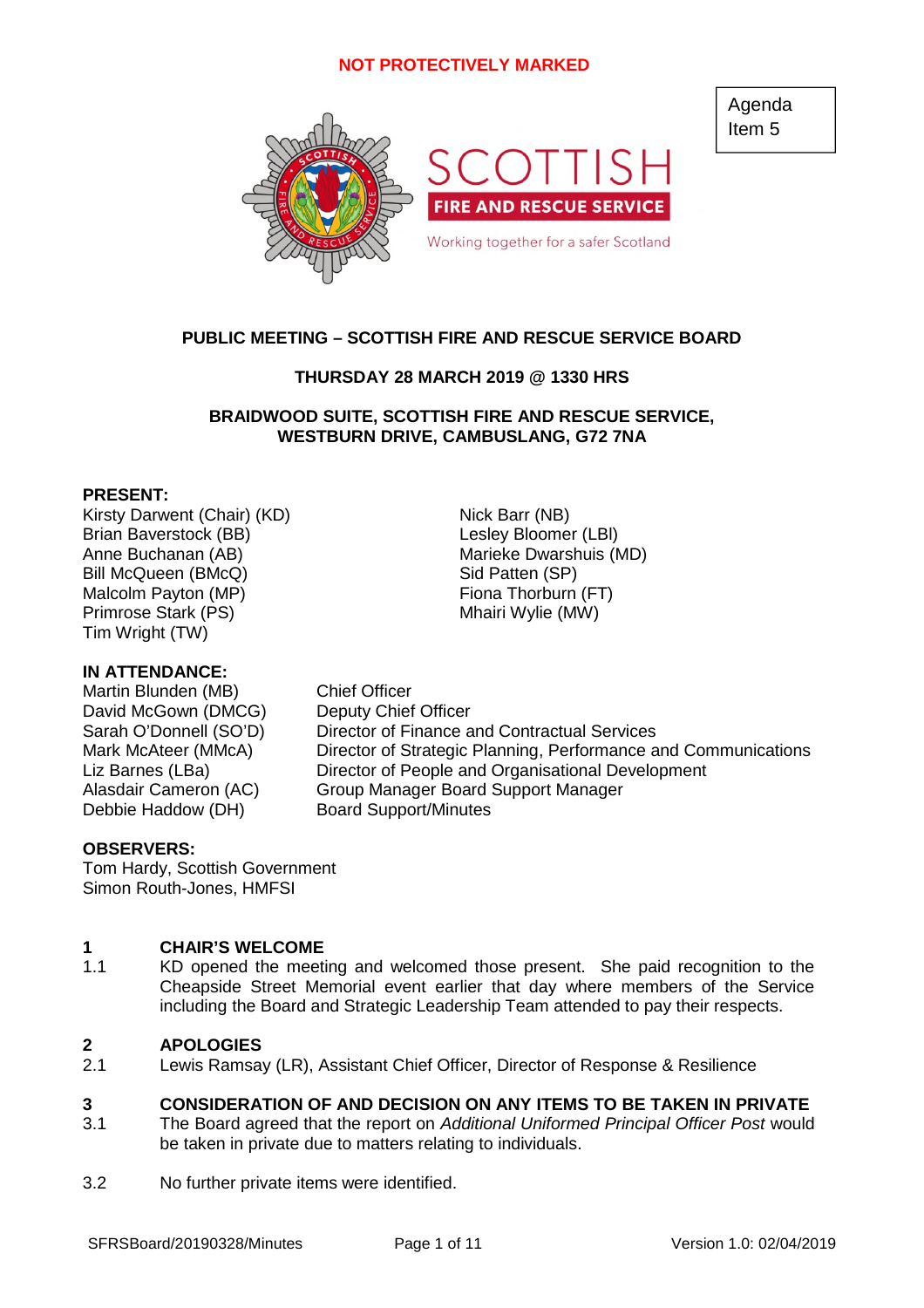### **4 DECLARATION OF INTERESTS**

4.1 None

### **5 MINUTES OF PREVIOUS MEETING: 13 DECEMBER 2018**

5.1 The minutes were approved as an accurate record.

### 5.2 **MINUTES OF PREVIOUS SPECIAL MEETING: 31 JANUARY 2019**

5.2.1 The minutes were approved as an accurate record.

### 5.3 **MINUTES OF PREVIOUS SPECIAL MEETING: 28 FEBRUARY 2019**

5.3.1 The minutes were approved as an accurate record.

### 5.4 **Matters Arising**

- 5.4.1 None
- 5.5 **The minutes of the meetings held on 13 December 2019, 31 January 2019 (Special) and 28 February (Special) were approved as a true record of these meetings.**

### **6 ACTION LOG**

6.1 The Board considered the action log and noted the updates.

> **Item 15.1 – National Emergency Services Collaboration Strategy (26/04/2018) –** Following a brief discussion, it was agreed to close this action on the proviso that future Reform Collaboration Group papers would be circulated to the Board and if appropriate, the Chair/Chief would provide an update during their respective reports.

> **Item 8.1 - Chair's Report (13/12/19) -** Following a brief discussion, it was agreed to close this action as current practices were deemed adequate.

> **Item 11.7 - Resource Budget Monitoring Report – October 2018** - Action to be closed as agreed to progress outwith the meeting.

6.2 **Members noted the updated Action Log and approved the removal of completed actions.**

### **7 DECISION LOG**

7.1 No matters arising.

### 7.2 **Members noted the updated Decision Log.**

# **8 CHAIR'S REPORT**

- 8.1 The Chair presented her report to the Board noting the events which had occurred since the Board meeting held on 13 December 2018. She highlighted the following:
	- The background and current status of the NJC negotiations and Employers' Offer (UK wide), the offer is currently out to ballot and due to close on 8 April 2019. Correspondence issued to all employees in February 2019 to explain the historical background and the wider Scottish context relating to the ongoing National Joint Council (NJC) negotiations.
	- Review of Police and Fire Reform 2012 Although the report was primarily positive, there were a small number of recommendations for the Service to consider. These included recommendations relating to RDS challenges and for consideration to be given to operational implications when making Board decisions. An action plan will be developed and scrutinised by the Board.
	- Parliamentary Reception held on 26 March 2019 for retiring Chief Officer Alasdair Hay to recognise his significant contributions throughout his career.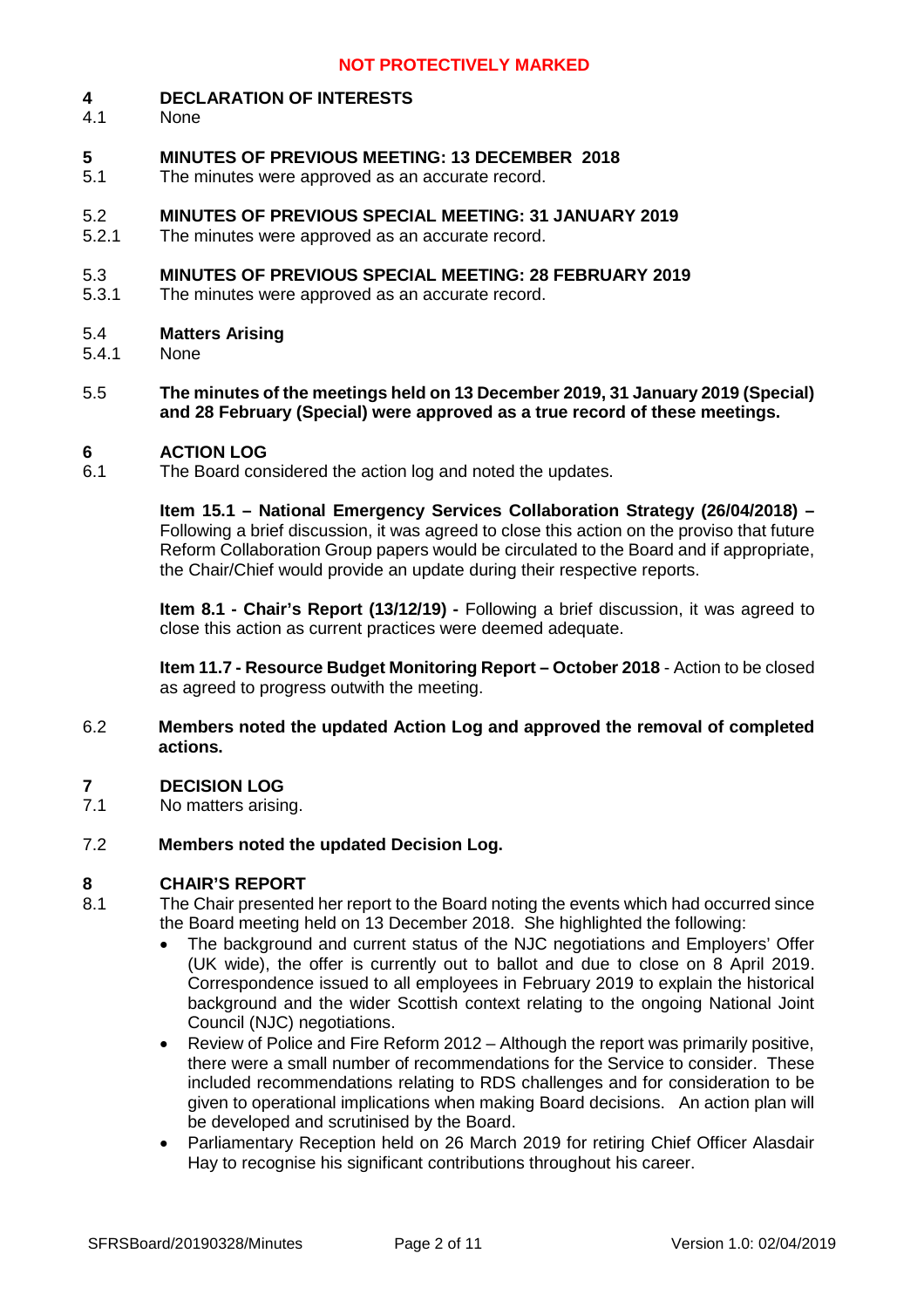8.2 A brief update was given on the informal discussion between the Service and the Scottish FBU officials. It was noted that it would be at the discretion of the Fire Brigade Union whether they share a regional breakdown of the ballot results. Any additional information would be communicated to the Board in due course.

### 8.3 **The Board noted the report.**

# **9 CHIEF OFFICER'S REPORT**

- 9.1 The Chief Officer updated Members in regard to events which had occurred since the Board meeting held on 13 December 2018, highlighting the following:
	- Numerous visits to stations across Scotland to gain a greater understanding of the Service and localised issues.
	- Introductory meetings held with Chief Constable Iain Livingston, Chief Executive Pauline Howie (Scottish Ambulance Service (SAS) and HMFSI Inspector Simon Routh-Jones to build stronger working relationships.
	- Following the recent Assistant Chief Officer Selection Centre, DACO John Dickie and Ross Haggart have been appointed to the roles of Assistant Chief Officer Response & Resilience and Prevention & Protection, respectively. ACO Ramsay will provide Gold Command support and training during his final 3 months in the Service.
	- Introductory meetings held with Ash Denham (Minister of Community Safety), Gillian Russell (Director for Safer Communities), Wendy Wilkinson (Deputy Director Safer Communities and the Sponsorship Unit to discuss the importance of working well together.
	- Honoured with his first attendance to the Cheapside Street Memorial event as Chief Officer and noted the importance of continuing to maintain the fire service heritage and history in Scotland.

### 9.2 **The Board noted the report.**

### **10 SERVICE TRANSFORMATION UPDATE**

- 10.1 MMcA updated Members in regard to Service Transformation which had occurred since the Board meeting held on 13 December 2018, highlighting the following:
	- High Level Transformation Plan approved and bi-annual updates being brought back to the Board.
	- Delivery Plan to be developed and tabled at the Transformation and Major Projects Committee on 9 May 2019 and, thereafter, presented to the Board for information.
	- Interdependencies workshop has highlighted 4 keys areas staff, communications, resources and data analysis. Further work will be conducted to identify benefits realisation outcomes within each project and also across other projects as well as critical pathways. Good progress at the appropriate pace has been made by the Programme Office Board and Project Managers.
	- Five individual projects have been identified as being highly interdependent and would therefore be taken forward as one combined project/programme of works.
	- SFRS Youth Volunteers (previously Cadet Scheme) would be progressed into the delivery phase.
	- OHCA project was developing at an appropriate pace. SAS have been contacted to request a secondee into the Service to deliver this joint project. Report to be taken to the Reform Collaboration Group (5 April 2019) to confirm that this is a joint project being driven by SFRS.
	- Strategic Leadership Team (SLT) to discuss the potential of linking/combining the Annual Operating Plan and Service Transformation Plan.
- 10.2 DMcG informed the Board that the Service was entering into the second phase of communications. A formal communication plan would be developed once the new Head of Communications & Engagement took up their post (end April 2019). He assured the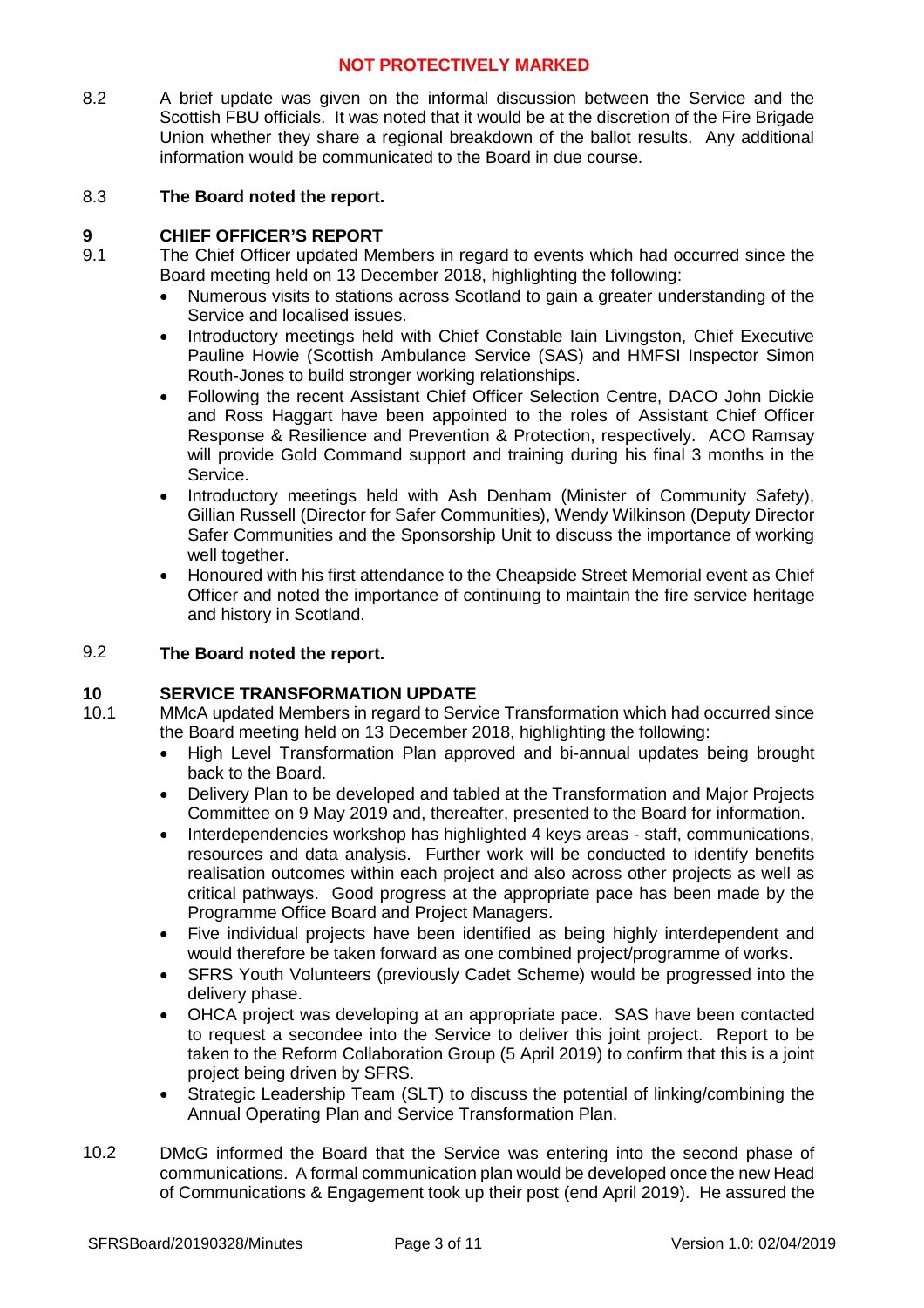Board that the refreshed message would be delivered consistently and targeted appropriately.

10.3 The Board noted the importance of identifying a suitable replacement for DACO Ross Haggart due to his recent promotion and were informed that this had been discussed by the Strategic Leadership Team.

# **The Board noted the verbal update.**

10.4

### **11 RESOURCE BUDGET MONITORING REPORT – FEBRUARY 2019**

- 11.1 SO'D presented a report advising the Board of the resource budget position for the period ending 28 February 2018. SO'D outlined the analysis of the financial position and referred Members to Appendix A of the report, which identified the current resource position showing a forecast year-end underspend of £0.470million. Appendix B provided an explanation of the current significant variances relative to the budget.
- 11.2 SO'D highlighted the significant work undertaken to reduce overtime costs and the adjustments to firefighter employee costs due to pay awards, overtime holiday pay and TOIL payments. Discussions regarding the significance of the accruals being released which allowed flexibility within the budget and the potential implications for future budgets took place.
- 11.3 SO'D confirmed that the underspend would be returned to Scottish Government and that all possible measures had been taken to reduce the amount. She reminded the Board of the significant work undertaken to harmonise legacy issues and produce a national set of terms and conditions whilst not overspending the budget. SO'D reminded the Board that the underspend represented 0.2% of the overall budget. SO'D stated that there were designated periods during the year which allowed monies to be transferred from Resource to Capital budgets, unfortunately this was not possible at this time. It was suggested that this could be discussed further with Scottish Government.
- 11.4 The Board noted the high underspend on Support Staff due to vacancies. SO'D confirmed that the Service were working diligently to fill these vacancies, however, there was a regular turnover of staff. It was also noted that Managers were also taking the opportunity to restructure their Directorate or redefine vacant posts. MMcA acknowledged the high turnover in lower grade Admin posts, therefore a review of business support function would be undertaken to try to provide security and continuity within the Service.
- 11.5 SO'D confirmed that all posts within the Procurement team had been filled. These included a variety of junior and trainee roles and the feedback was generally positive.
- 11.6 The Board asked for the term Support Staff to be reviewed. MB stated that this terminology has already been discussed by SLT and would be discussed further during the programme of Manager's engagement events as well as other culture aspects.
- 11.7 The Board asked whether the RDS budget could be forecasted more accurately using any identified patterns/trends. SO'D stated that work was ongoing to refine and improve forecasting for this budget.
- 11.8 The Board noted the potential financial impact of the proposed national pay increase and the offset against the overtime budget for the Service and individual employees.
- 11.9 The Board queried the Early Retirement charges and SO'D advised that following a review by SPPA a number of adjustments were required. Going forward SPPA would carry out reviews more regularly.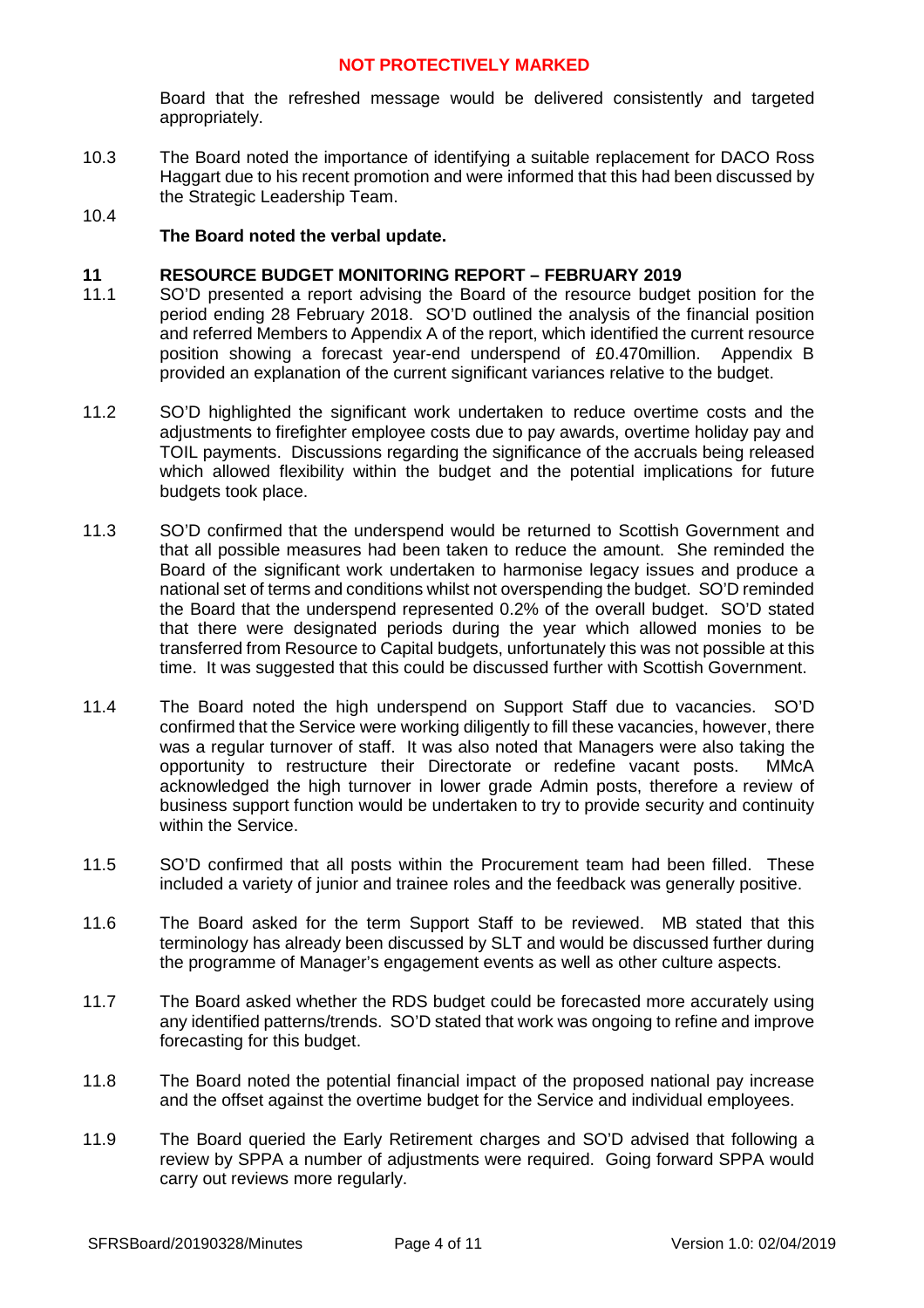- 11.10 The Board noted the underspend in hydrant maintenance and sought assurance that this did not pose any safety concerns. SO'D reminded the Board of ongoing issues with Scottish Water and that work was being done to rectify these.
- 11.11 The Board queried the underspend in training and SO'D indicated that earlier procurement issues had impacted on this underspend.

### 11.12 **The Board noted the report.**

### **12 CAPITAL BUDGET MONITORING REPORT – FEBRUARY 2019**

12.1 SO'D presented a report advising the Board of actual and committed expenditure against the 2018/19 capital budget for the period ending 28 February 2019. It was anticipated that the full revised budget of £33.013 million would be spent by the end of the financial year.

### 12.2 **The Board noted the report.**

### **13 2019/20 RESOURCE BUDGET**

- 13.1 SO'D presented a report to the Board seeking approval for the proposed Resource Budget for 2019/20, which was in line with the resource budget funding from Scottish Government.
- 13.2 The Board asked for clarification on the budget for Crewing Model Resilience and SO'D explained that this was to allow the Service to recruit above the Target Operating Model to offset the training period of new recruits.
- 13.3 With reference to risk SR4 (Failure to Ensure Financial Sustainability), the Board queried whether the Control Measures were still relevant. SO'D assured the Board that due diligence had been undertaken during the review of the risks and stated that the control measures were forward looking.
- 13.4 The Board asked for clarification on the budget for Average Rates of Pay. SO'D explained the 3 rates of pay (trainee, development and competent) and the ability to refine the budgets to provide more accurate costs.
- 13.5 The Board noted the increased property costs from the previous year. SO'D explained that these were attributable to the dual running of Newbridge and Thornton Training Centres and increased utility charges.

### 13.6 **The Board approved the proposed Resource Budget for 2019/20.**

### **14 CAPITAL PROGRAMME 2019-2022**

- 14.1 SO'D presented a report advising the Board of the proposed Capital Programme for 2019-2022. The total proposed expenditure is £98.160 over the next 3 financial years funded by Capital DEL budget of £97.500million (£32.500 million per year), plus estimated capital receipts from Strategic Intent of £0.660million.
- 14.2 With reference to Audit Scotland's recommendations, it was noted that the Capital Programme was effectively the Service's Asset Management Plan.
- 14.3 The Board noted and welcomed the Equality Impact Assessment in support of this report.
- 14.4 Future capital requirements have been discussed with Scottish Government in relation to informing the budget for 2021 onwards.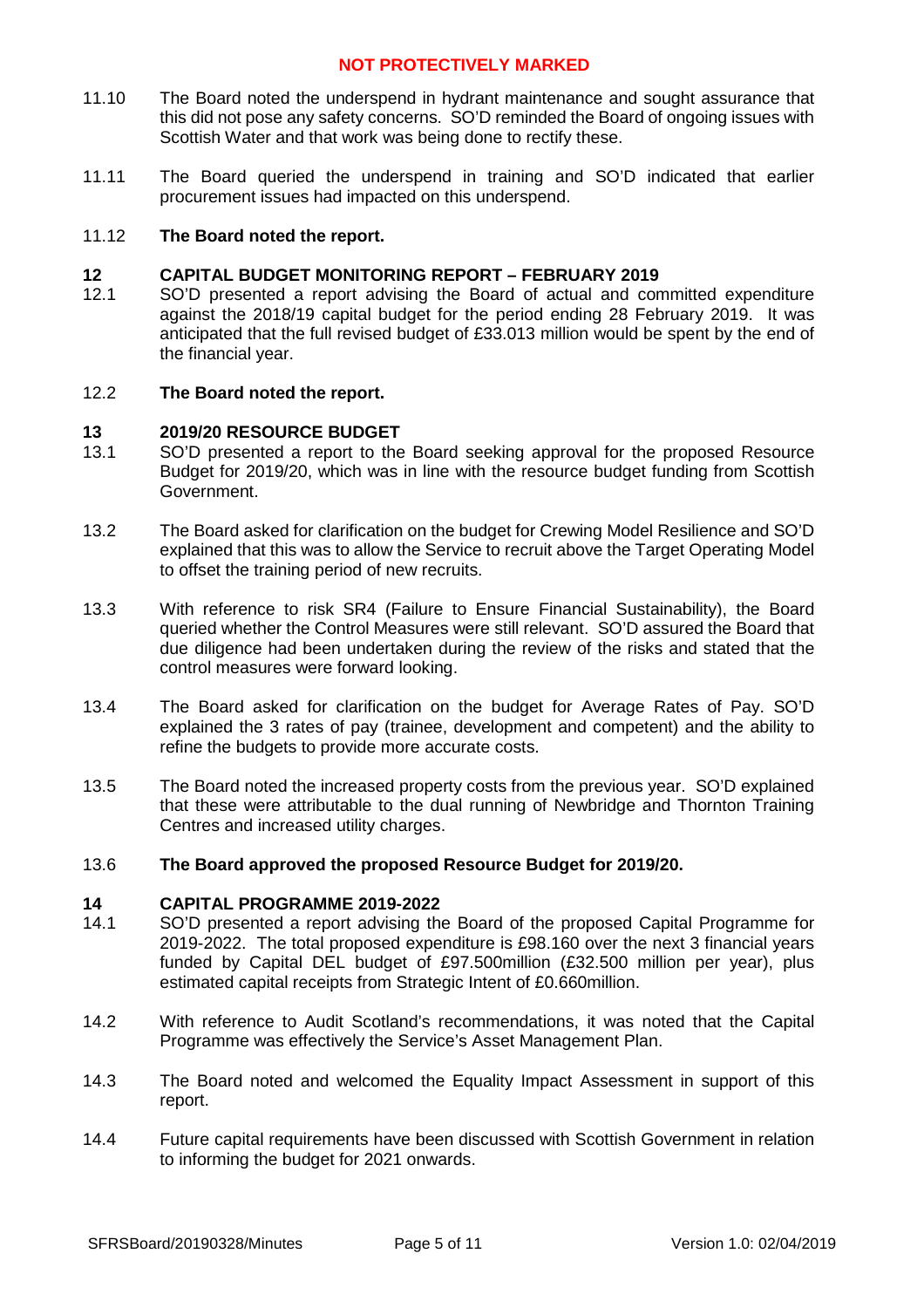14.5 The Board were assured that capital receipts would be retained by the Service, however, there was limited certainty on when these would be realised.

### 14.6 **The Board approved the proposed Capital Programme for 2019-2022.**

### **15 STRATEGIC PLAN 2016-19 REVIEW OUTCOME**

- 15.1 MMcA presented a report to the Board seeking approval of the Strategic Plan 2016-19 Review Report.
- 15.2 The Board asked whether stakeholders would be offered the opportunity for face to face meetings during the consultation period. MMcA confirmed this stating that there was a full engagement plan in place offering both national and local engagement opportunities.
- 15.3 The Board commented on the lack of ethnic minority data (pg. 3) within the workforce profile section of the report. The Board were reminded that this information was voluntary, however, this could be included, if available.
- 15.4 The Board noted that the 6 Internal Audit reports were recorded as having reasonable assurance within the report, however this was inaccurate as 2 of the audit reports received limited assurance. MMcA agreed to update the report.

# **ACTION: MMcA**

15.5 MMcA informed the Board that the opportunity to hold an engagement event with Chairs of all local Scrutiny Committees was being arranged towards the end of May 2019. Board representation would be requested.

### 15.6 **The Board noted and approved the Strategic Plan 2016-19 Review Report.**

### **16 BOARD SUMMARY PERFORMANCE REPORT FOR Q3 2018/19**

- 16.1 MMcA presented a report to the Board providing the Quarter 3 Summary Performance Report for 2018/19. He stated that the 'InPhase' Performance Management System had been procured and user training had commenced. It was proposed that an update be provided to the Board at their Strategy Day on 25 July 2019. The new system would run in parallel for the remainder of 2019/20 and would officially launch in April 2020.
- 16.2 MMcA highlighted the following:
	- Confirmed Fraud activities related to historical incidents in 2017/18.
	- Information requests on time was below target due to high volume of requests relating to Brexit, pay awards, etc.
	- Increase in Accidental Dwelling Fires High Severity. Data Team to review and identify any trends. This would be reported to the Service Delivery Committee.
- 16.3 The advantages and disadvantages of 3 year rolling average figures were noted.
- 16.4 PS assured the Board that the Staff Governance Committee were focussing on Operational Competence to ensure strategic and legal compliance.
- 16.5 The Board noted the number of Home Fire Safety Visits (HFSV) and asked how the Service were reaching vulnerable individuals. DMcG stated that the number of high risk visits were increasing, there was a focus on increasing the referral pathways and the Safe and Well programme would focus on high risk visits. KD commented on the detailed discussion and focus on HFSV at a recent West SD Management team meeting.
- 16.6 The Board noted the increase in Unwanted Fire Alarm Signals and sought assurance that this remained a focus of the Service. DMcG indicated that the time/risk based strategy had reduced the number of blue light journeys by over 2,500, however, further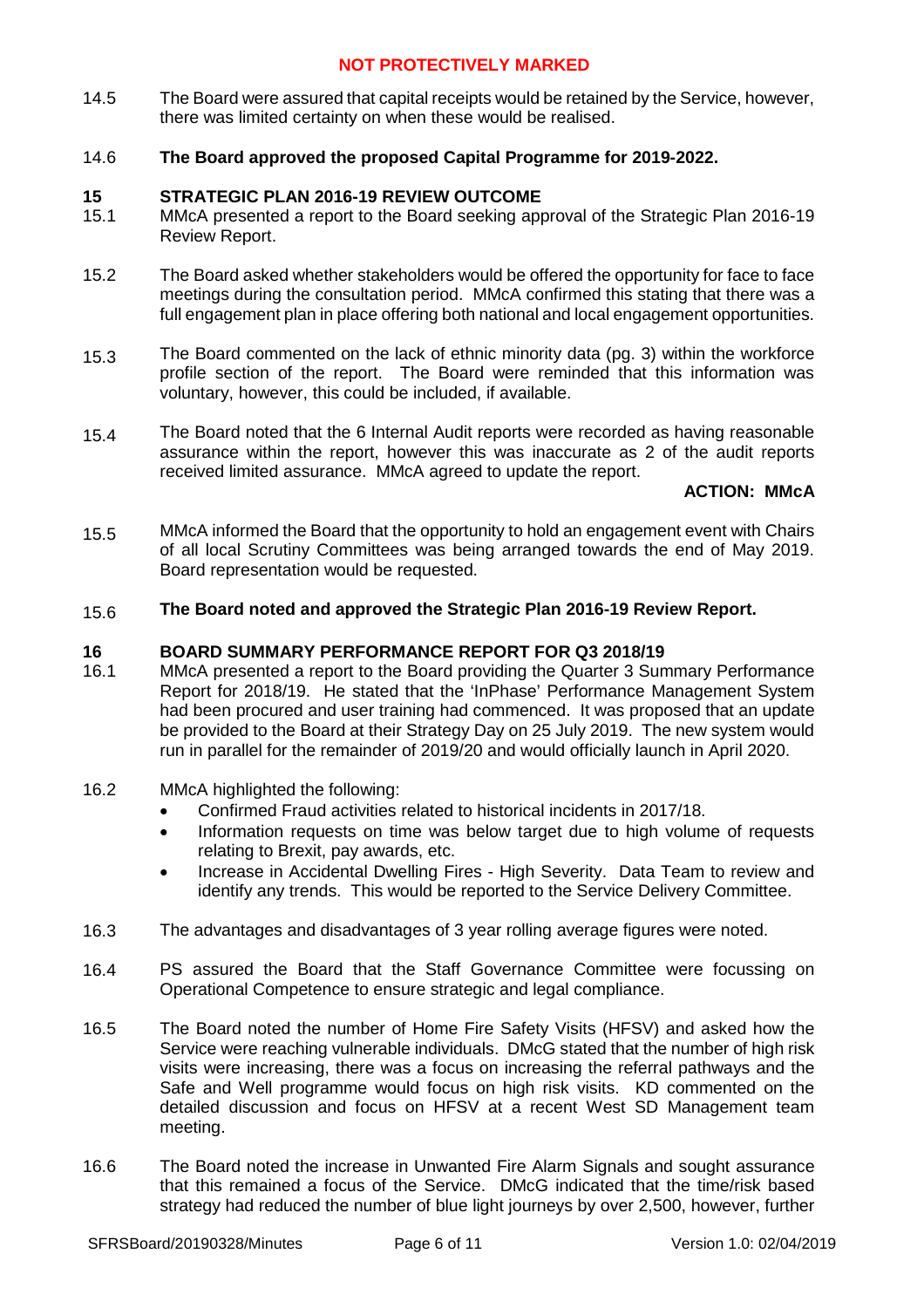work had to be done locally to engage with local authorities, health board, etc. The successful outcome of the time/risk based strategy would be reported to the Board in future performance reports.

### 16.7 **The Board noted the contents of the Board Summary Performance Report for Quarter 3.**

### **17 ANNUAL OPERATING PLAN 2018-19 QUARTER 3 PROGRESS REPORT**

- 17.1 MMcA presented a report to the Board providing the quarterly progress report of the Annual Operating Plan 2018/19 covering the period to the end of December 2018. He highlighted that 25 actions were progressing as planned, 18 actions had slipped and 4 actions have been highlighted as having a significant risk against delivery.
- 17.2 MMcA stated that Action MR3 (Operational Intelligence) relating to the agreed actions for this financial year and the wider reporting on this project went to the Transformation and Major Projects Committee.
- 17.3 In relation to GSR9 (Cyber Security) SO'D stated that there was a delay in gaining accreditation and this would be achieved by the end of June 2019.
- 17.4 The Board sought assurance that the Service were appropriately focused to address the health and safety aspects within this report. MMcA stated that the Senior Management Team were focusing on the core safety issues at a national level. PS assured the Board that the Staff Governance Committee were also focused on this issue and the Health & Safety Implementation Plan was recently spotlighted by the Committee It was also noted that the development of the implementation plans was the responsibility of line managers and POD were the facilitators.
- 17.5 It was noted that the report covered the period up to 31 December 2018 and the new performance system would allow more up to date information to be presented to the Board as soon as is practicably possible.

### 17.6 **The Board noted the quarterly report and progress made against the Annual Operating Plan 2018/19.**

17.7 *The meeting broke at 1530 hrs and reconvened at 1545 hrs.*

# **18 HEALTH, SAFETY AND WELLBEING ANNUAL REPORT 2017/18**<br>18.1 HBa presented a report to the Board relating to the Health Safety and

- LBa presented a report to the Board relating to the Health, Safety and Wellbeing Annual Report for 2017/18 and highlighted the following key areas:
	- 5% reduction in musculoskeletal injuries attributed to numerous campaigns, 4% decrease in reportable injuries to the Health and Safety Executive, overall reduction in absence figures
	- Benchmarking exercise against 15 UK FRS, resulted in the Service achieving a very positive second place.
	- Accident/Injuries to firefighters continued to show a positive reducing trend.
	- Acts of Violence have reduced, aspect of this was attributed to positive partnership working and media campaigns.
	- 14% reduction in vehicular accidents, however, work would continue to look behaviour aspects.
	- Compliance with medical assessments was continuing to improve.
	- Management referrals were primarily due to musculoskeletal injuries or mental health/stress. New counselling services were being promoted along with campaigns focusing on mental health/wellbeing.
	- Process for booking HSW appointments was being reviewed.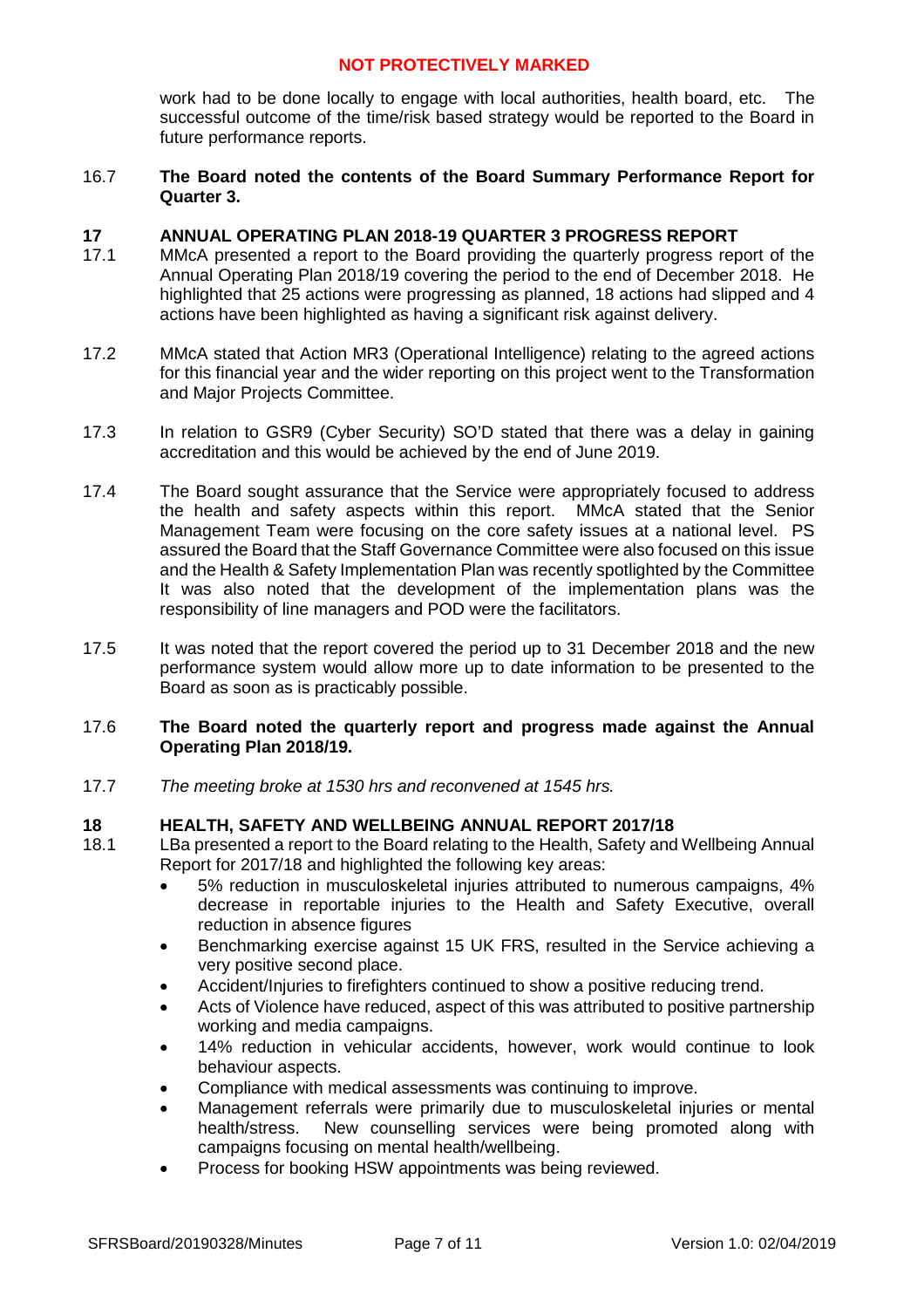- 18.2 It was noted that this report had been discussed at the recent Staff Governance Committee and assurance was provided that this data was continually monitored by this Committee.
- 18.3 The Board commented on the difference in the number of Firefighter injuries across the 3 Service Delivery Areas. It was noted that there were no identifiable reason for the differences and that the figures in relation to heads of population/attendance at incidents were very low. It was agreed that the data would benefit from a contextual information and that a short briefing note be circulated to the Board to provide assurance.

### **ACTION: LBa**

### 18.4 **The Board noted the contents of the Health, Safety and Wellbeing Annual Report 2017/18.**

### **19 STAFF SURVEY SFRS NATIONAL ACTION PLAN**

- 19.1 LBa presented a report to the Board relating to the Staff Survey SFRS National Action Plan noting that this had been published on the intranet.
- 19.2 It was agreed that update reports would regularly be submitted to the Staff Governance Committee and the Employee Partnership Forum meetings.
- 19.3 Future communications would be based on the "You Said, We Did" format and would include any updates from the local focus groups.
- 19.4 The Board raised concerns that one of the actions (*manage the flow and volume of information into SDAs*) was allocated to All Heads of Function & DACOs. Following a brief discussion, LBa agreed to amend the Action Owner to DACO Perry.

### **ACTION: LBa**

19.5 The Board commented on the practicalities of addressing centralised and localised issues. LBa noted that there were initiatives which were organisational wide, however, there was awareness that there would be some localised issues as well. These localised issues could potential by addressed quickly with any actions being fedback to ensure that these could be rolled out to other areas if relevant.

### 19.6 **The Board noted the Staff Survey SFRS National Action Plan.**

### **20 GENDER PAY GAP 2019**

- 20.1 LBa presented a report to the Board providing the results of the Gender Pay Gap Report 2019 noting that this fulfils the Service's statutory obligations under the Equality Act 2010 (Specific Duties) (Scotland) Regulations 2012. She noted that the mean gender pay gap was 4.42% and was mainly attributable to occupational segregation rather than a direct gender pay gap.
- 20.2 The Board were informed that targeted leadership programmes were being discussed and the success of the 'Break the Mould' campaign has resulted in 24% of applications from females to date with still some time to go.
- 20.3 The Board asked the Service to consider engaging Scottish Government to try to influence child care regulations as this predominately remains the responsibility of females.

### 20.4 **The Board noted the results of the Gender Pay Gap Report 2019.**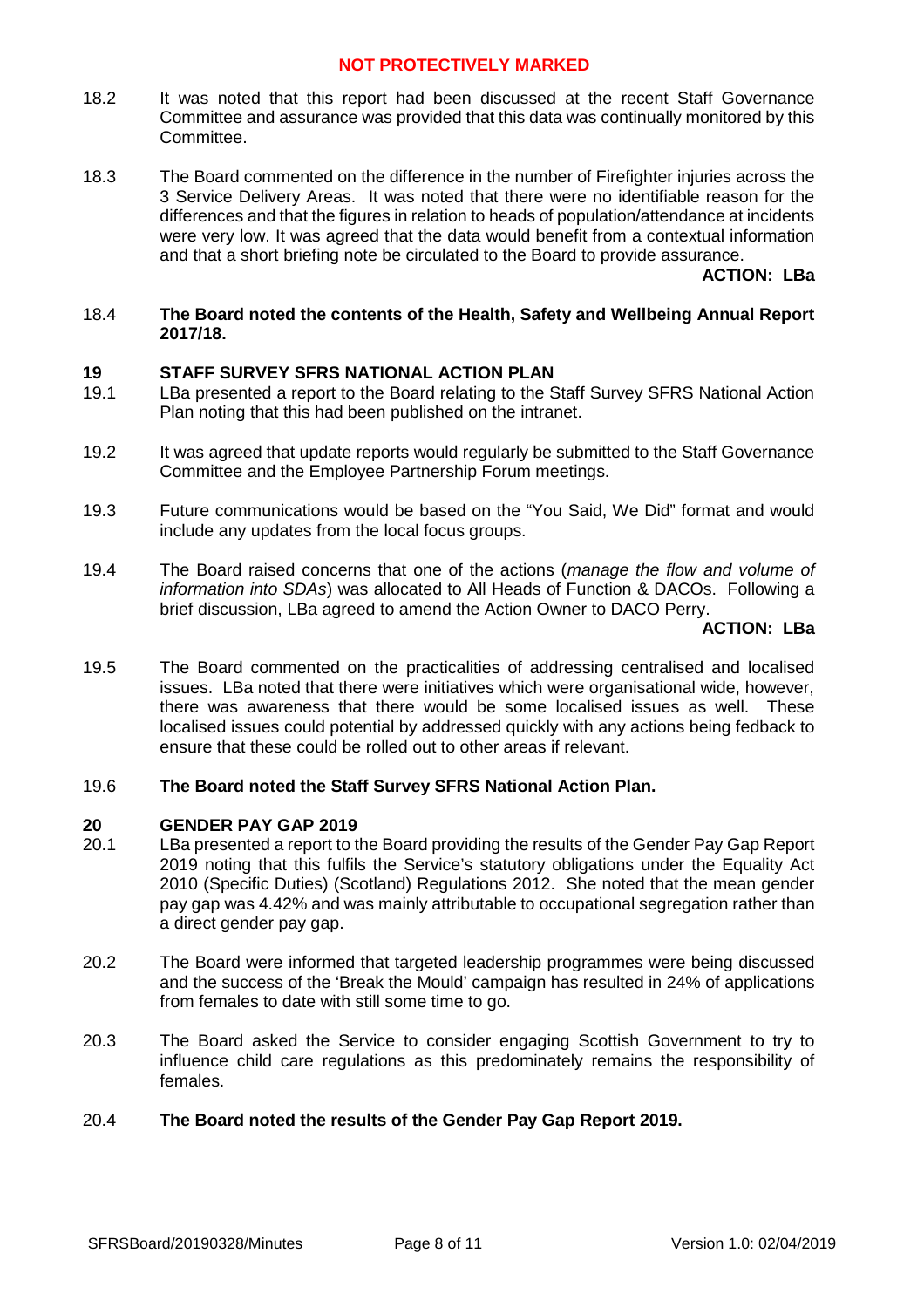# 21 **COMMITTEE UPDATES**

# 21a **Audit and Risk Assurance Committee (ARAC)**

- i. BB reported that the Committee held a public meeting on 17 January 2019 and referred the Board to the attached draft minutes. He commented on the Action Plan in response to Audit Scotland's report and the exemplar risk spotlight on GDPR.
- ii. BB reported that a further public meeting of the Committee was held on 27 March 2019 and provided a verbal update, highlighting the following issues:
	- Internal Audit Report 2018/19 would be completed as scheduled.
	- Internal Audit Reports received for Procurement Cards and GDPR Implementation.
	- Risk spotlight on cyber security.
	- Draft proposal plan for 2019/20 Audit Plan.

# **ii. The Board noted the draft minutes and verbal update.**

# 21b **Service Delivery Committee (SDC)**

- i. NB reported that the Committee held a public meeting on 4 December 2018 and referred the Board to the attached draft minutes.
- ii. NB reported that a further public meeting of the Committee was held on 14 March 2019 and provided a verbal update, highlighting the following issues:
	- Review/refocus of Committee business with a prioritised rotational approach.
	- Revised terms of reference.
	- Statement of Assurance to be refined.
	- Forward Plan to be developed further.
	- QPR Q3 report additional information was requested on Accidental Dwelling Fires High Severity.
	- Updates were provided on the MWG Grenfell, HMFSI Operational Intelligence and Value Added Statement.
	- Risk spotlight on Preparedness for EU Exit.
	- Post meeting an informal debrief allowed the Committee to evaluate their performance. Potential for other Committees to adopt this practice.
- i. NB noted the benefits of raising the Committee reports higher on the Board's agenda. KD confirmed that the structure of the agenda was currently being reviewed.

# **ii. The Board noted the draft minutes and verbal update.**

# 21c **Staff Governance Committee (SGC)**

- i. PS reported that the Committee held a public meeting on 6 December 2018 and referred the Board to the attached draft minutes.
- ii. PS reported that a further public meeting of the Committee was held on 7 March 2019 and provided a verbal update, highlighting the following issues:
	- Review of Health, Safety and Wellbeing Annual Report.
	- Refocus on Committee business resulted in Performance Report being tabled higher on the agenda.
	- Good level of scrutiny by the Committee and recognised good work to reduce absences.
	- Increases in violent acts and vehicle accidents.
	- Further update request on core competencies.
	- Targeted R/VDS recruitment.
	- Further and Higher Education Policy.
	- Risk spotlight on Failure to develop and maintain a positive and transparent working culture aligned to Service values.
	- Review of terms of reference.
	- Future risk spotlight on Failure to ensure health, safety and welfare legislation.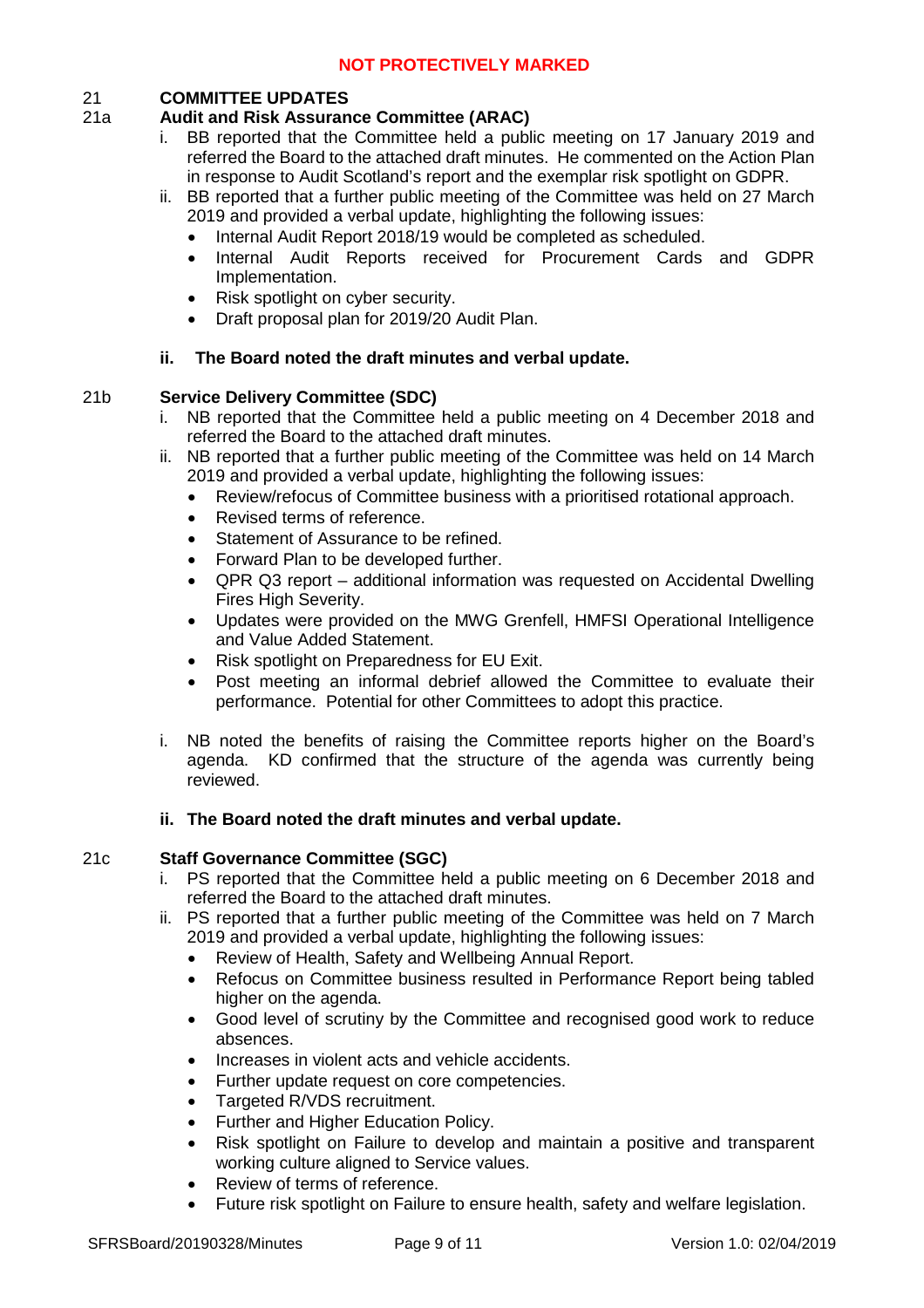ii. The Committees participation in appeal processes would be reviewed.

# **iii. The Board noted the draft minutes and verbal update.**

### 21d **Transformation and Major Project Committee (TMPC)**

- i. MD reported that the Committee held a public meeting on 8 November 2018 and referred the Board to the attached draft minutes.
- ii. MD reported that a further public meeting of the Committee was held on 7 February 2019 and referred the Board to the attached draft minutes, highlighting the following issues:
	- Programme delivery on RRU, Newbridge Training Centre, CCF Project with 6 monthly update to be provided.
	- New project dossier for R/VD Strategy projects.
	- Risk update focused on CCF project. Consideration was also given on spotlighting risk similar to other Committees.
	- Review of terms of reference.
	- Update on Gateway Review.
	- Private consideration of proposed dossiers for OCHA and Safe and Well projects, both dependant on agreement of terms and conditions.

### **iii. The Board noted the draft minutes and verbal update.**

### 21e **Integrated Governance Committee (IGC)**

- i. KD reported that the Committee held a public meeting on 17 January 2019 and referred the Board to the attached draft minutes.
- ii. KD reported that a further public meeting of the Committee was held on 27 March 2019 and provided a verbal update, highlighting the following issues:
	- Consideration was given to the management of HMSFI Report's on Operational Intelligence and EU Exit. Service Delivery and Transformation & Major Projects Committees to oversee Operational Intelligence as appropriate with Chairs of each Committee to discuss the best approach and the Board would oversee the EU Exit.

### **iii. The Board noted the draft minutes and verbal update.**

### **22 RISK THEMES**

22.1 No new risks were identified.

### **23 DATE OF NEXT MEETING**

- 23.1 The next meeting of the Board is scheduled to take place on Thursday 25 April 2019 at 1000 hrs at Satinwood Suite, Glasgow City Chambers, 82 George Street, Glasgow G2 1DU.
- 23.2 There being no further matters to discuss in public, the meeting closed at 1635 hours.

# **PRIVATE SESSION**

### **24 MINUTES OF PREVIOUS MEETING: 13 DECEMBER 2018**

24.1 The minutes were approved as an accurate record.

### **25 ADDITIONAL UNIFORMED PRINCIPAL OFFICER POST**

25.1 MB presented a report to the Board for noting and comment on the proposal to introduce an additional uniformed Principal Officer (Assistant Chief Officer) in to the structure of the Service.